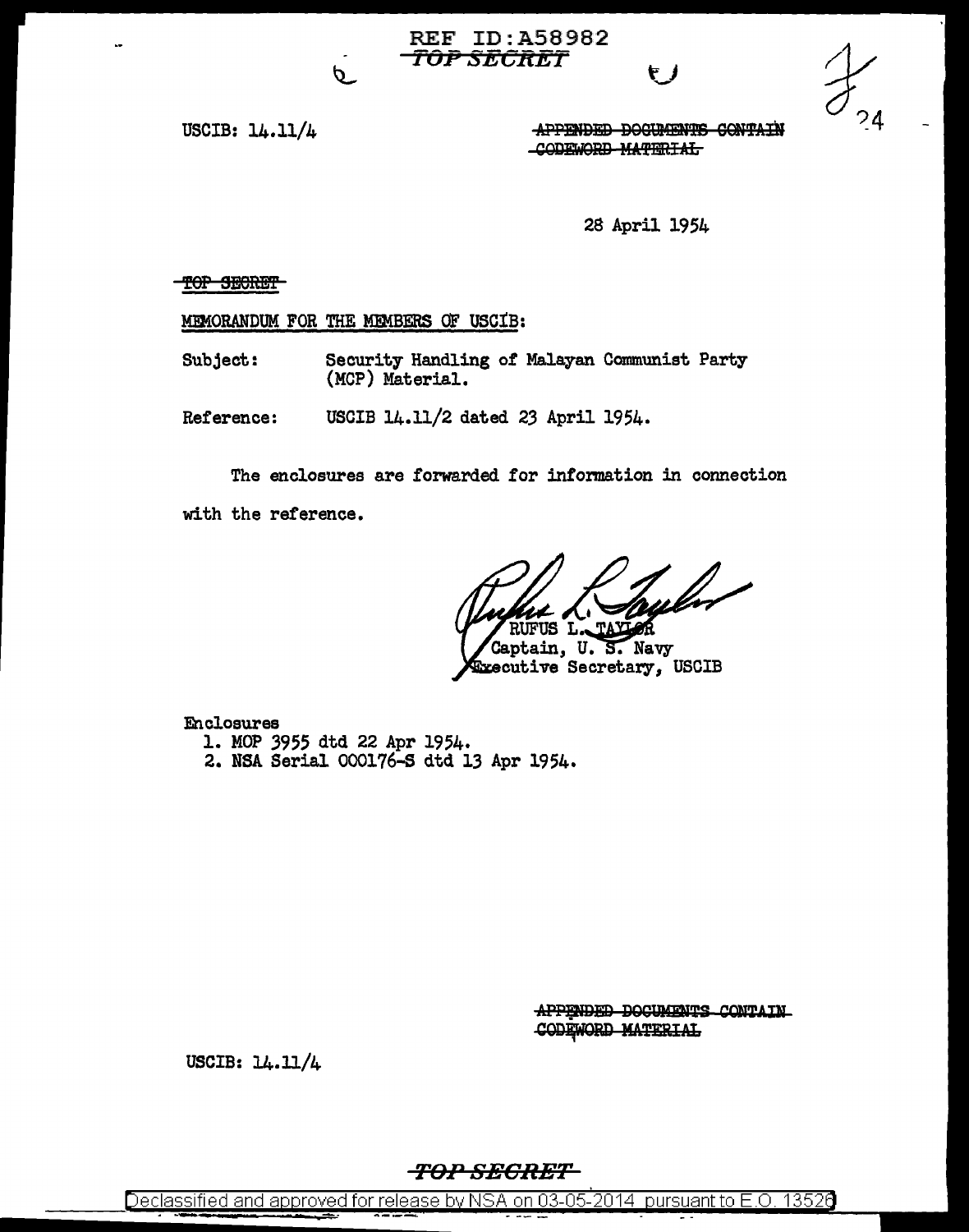

## BRITISH JOINT SERVICES MISSION MAIN NAVY BUILDING WASHINGTON 25, D. C.

**TOP SECRET FROTH** 

EO 3.3(h)(2) PL 86-36/50 USC 3605

MOP.3955.

22nd April, 1954.

MEMORANDUM FOR THE EXECUTIVE SECRETARY, USCIB.

2. I shall be grateful if you would let me know your decision on the codeword as soon as possible.

PL 86-36/50 USC 3605

Copy to: The Director, National Security Agency.

Enclosure 1 with USCIB 14.11/4 dtd 28 Apr 1954.

**TOP SECRET FROTH**